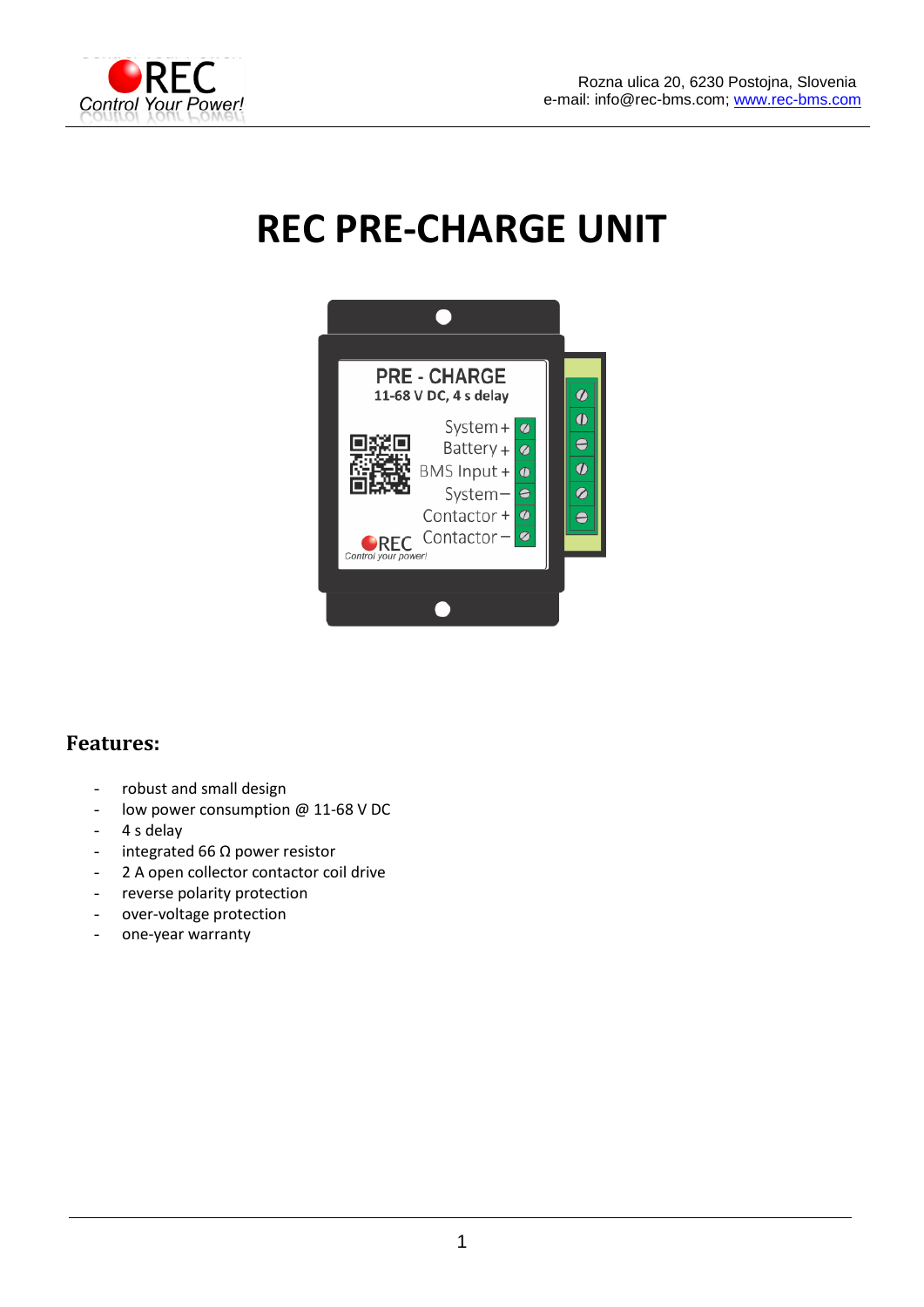## **General Description:**

High input capacitance systems such as inverters, dc-dc converters, etc. can be exposed to large inrush currents during the initial power up procedure. If appropriate measures are not employed, these currents can overly stress or even damage the system components. The pre-charge unit eliminates high inrush currents by charging the input capacitor before the main contactor switches on, prolonging lifespan of the contactor and other components dramatically.

### **Parameters:**

**Table 1:** Pre-charge parameter table.

| Parameter                  | Value              | Unit |
|----------------------------|--------------------|------|
| Operating voltage range    | 11-68              |      |
| Pre-charge resistor        | 66                 |      |
| Contactor coil fuse (slow) |                    | A    |
| Contactor delay time       |                    |      |
| Contactor +                | 11-68              |      |
| Contactor -                | Open collector     | n.a. |
| Weight                     | 80                 | g    |
| <b>Dimensions</b>          | 81.1 x 81.8 x 31.4 | mm   |



**Figure 1:** Supply current vs. supply voltage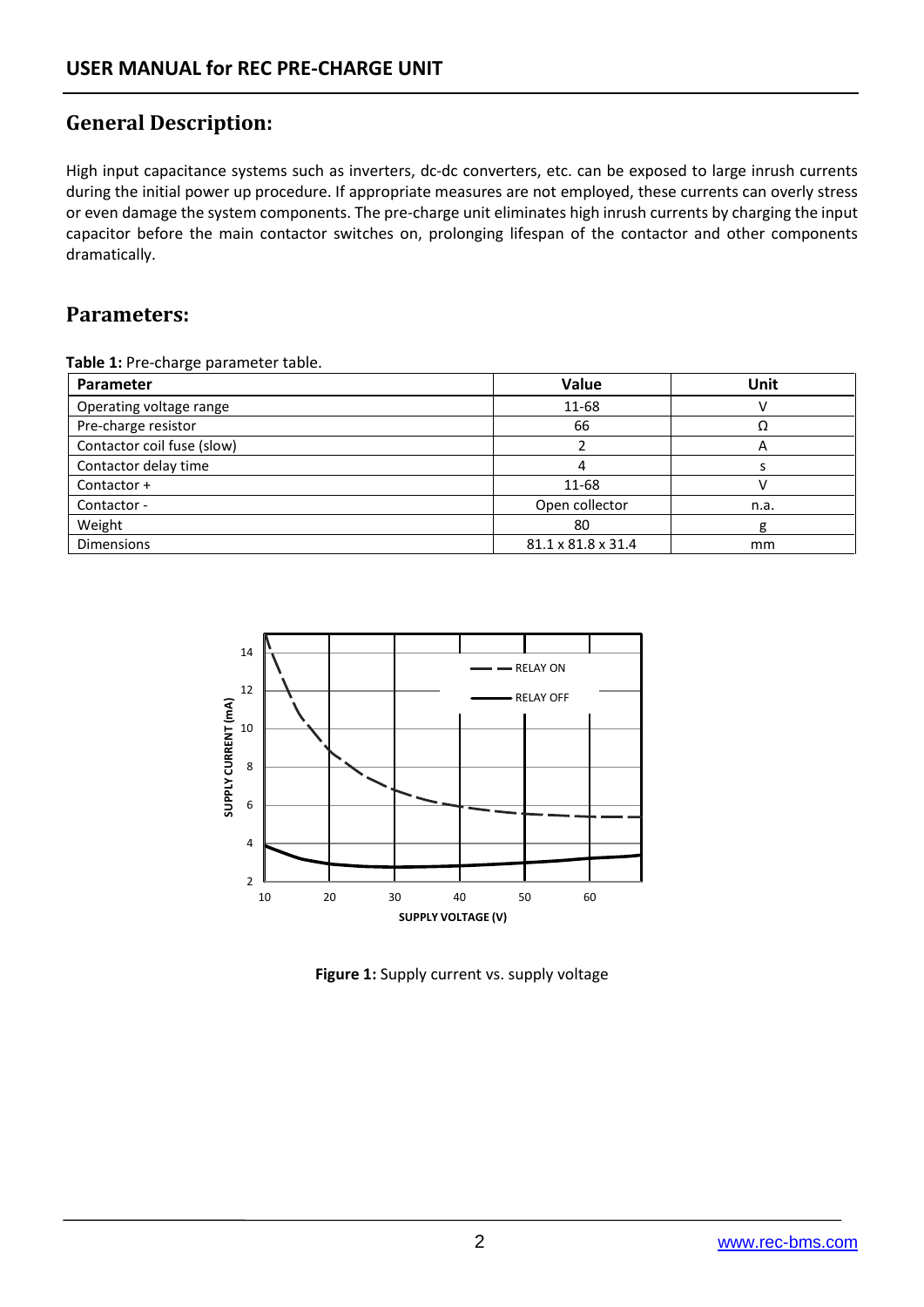## **Typical System Overview:**

Figure 2 shows the integration of the pre-charge unit in a typical power system. Only the connections relevant to the pre-charge unit operation are shown. The connection scheme is described in table 2.

| Pin | Tab           | <b>Description</b>                                           |
|-----|---------------|--------------------------------------------------------------|
|     | System $+$    | Connects to system side of the contactor                     |
|     | Battery +     | Connects to battery side of the contactor                    |
|     | BMS Input +   | Connects to positive battery terminal via BMS internal relay |
|     | $System -$    | Connects to system ground.                                   |
|     | Contactor +   | Connects to positive contactor coil                          |
| 6   | Contactor $-$ | Connects to negative contactor coil                          |

**Table 2: Pre-charge pin description.** 

The power system consists of a contactor (NO), a battery pack, a current shunt, a PRE-CHARGE unit, a REC Q BMS unit and a high input capacitance system (SYSTEM). At system start up the REC Q BMS activates the charging procedure by powering the pre-charge unit. The pre-charge unit closes the power circuit through its internal relay (RELAY ON). The inrush current flows entirely through the pre-charge 66  $\Omega$  internal resistor. After 4 seconds the transient current should be approximately zero. The pre-charge energizes the contactor coil through open collector circuit and after 1 second opens the internal relay (RELAY OFF). All of the system current now passes through the contactor. Normal system operation is achieved.



**Figure 2:** Pre-charge system integration.